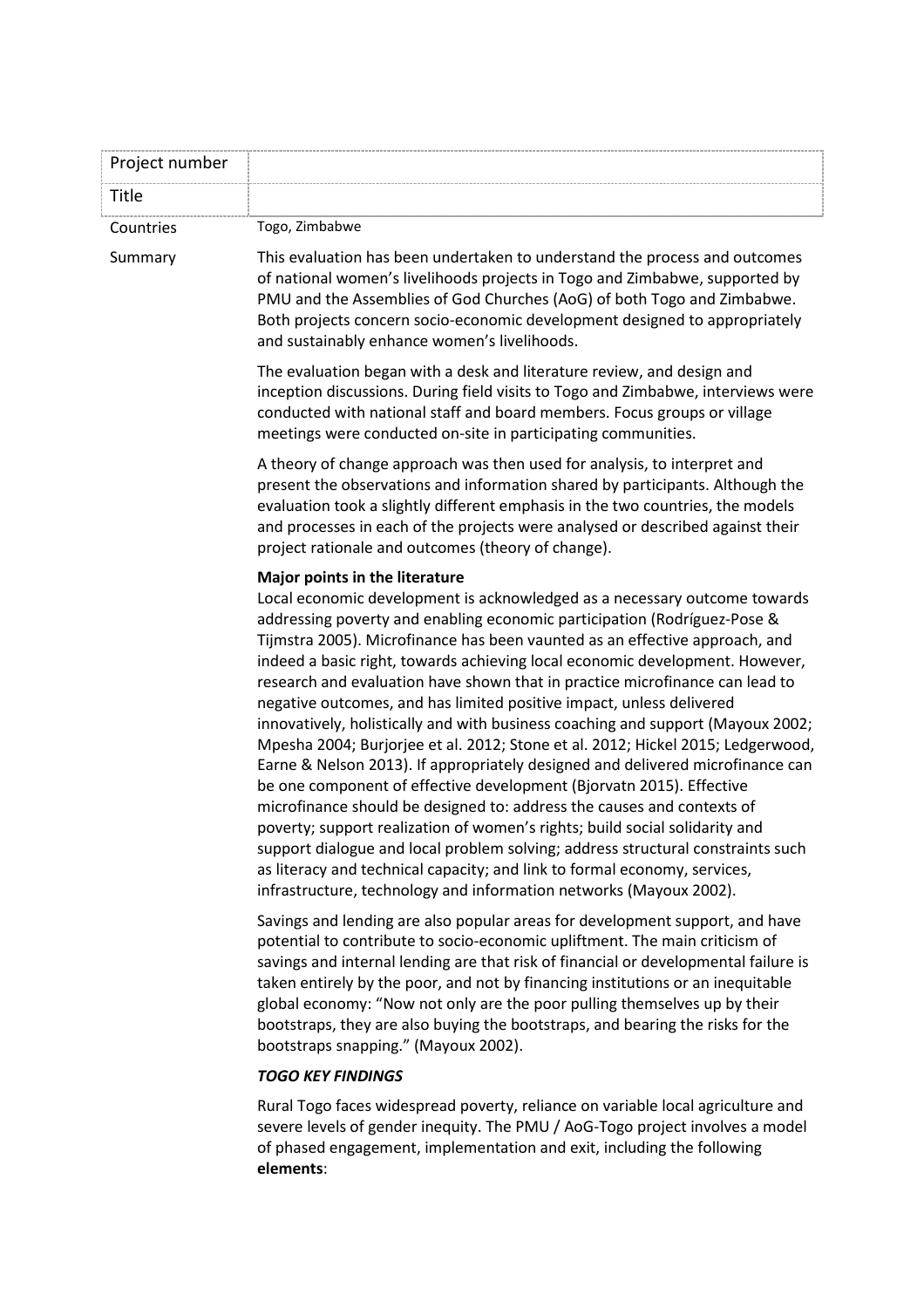- The project ensures engagement with and commitment of local leadership from the outset, including the village or area chief, pastor and local development leaders. Formal training and peer support for leaders provides capacity, shifts in paradigm and facilitates leaders' influence over both beliefs and actions in the community.
- The involvement of the AoG Church has ensured trust, continuity and a valuable human resource for the project. A combination of secular inclusiveness and community development goals, with spiritual motivation and reputation, has been particularly effective. The church has explicitly included AoG members and nonmembers, and adherents to different religions including traditional religion.
- An early step in the project interventions is the establishment, followed by capacity building, of a village development committee, the CSP (Project Supervisory Committee). The committee provides oversight of finances and local level project management, and is a key institution for effective exit, continuity and sustainability.
- Women are asked to form small business groups before engaging with the project. This has been another key element, providing efficient access, ownership, solidarity, economies of scale in business and financial safeguards.
- Interventions are intensive engagement, team building and group support, training and mentorship, primarily of these women's groups, but also of supporting stakeholders, by the AoG development NGO, ODOS. ODOS has been responsible for implementing interventions that build professional and technical capacity.
- Integrated training and mentorships themes have included:
- Women's rights
- Technical aspects of business (e.g. agriculture)
- Literacy and business numeracy
- Business management
- The project has developed an effective fusion between microfinance credit and grant models. This is achieved through a village development fund – a revolving credit scheme held centrally for the village, from which women's groups borrow, repay and refinance small business cycles. Cycles last up to 6 months, enabling several business cycles to be completed during the mentored project implementation phase.
- A valuable element that has enabled the microfinance aspects of the project is AoG's 'social bank', COOPEC, a formal financial institution, which provides for small scale and low/no cost banking to the poorest.

The **outcomes** of the project can be seen as a balance between addressing the context for women and the violations of women's rights that have prevented their participation in local society and economy up to now; and in the immediate benefits of mentored economic upliftment for participating women.

## *ZIMBABWE KEY FINDINGS AND RECOMMENDATIONS*

The situation in Zimbabwe continues to be extremely difficult. Economic decline is again accelerating after a reprieve in the last few years, resulting in job losses, and reduced local level cash availability. Severe poverty and food insecurity face many Zimbabweans. The situation affects people living with HIV to a greater degree than the general populations, due to their diminished vitality, more demanding nutritional needs, and high costs of health care.

The theory of change outlines a flow of interventions that have resulted in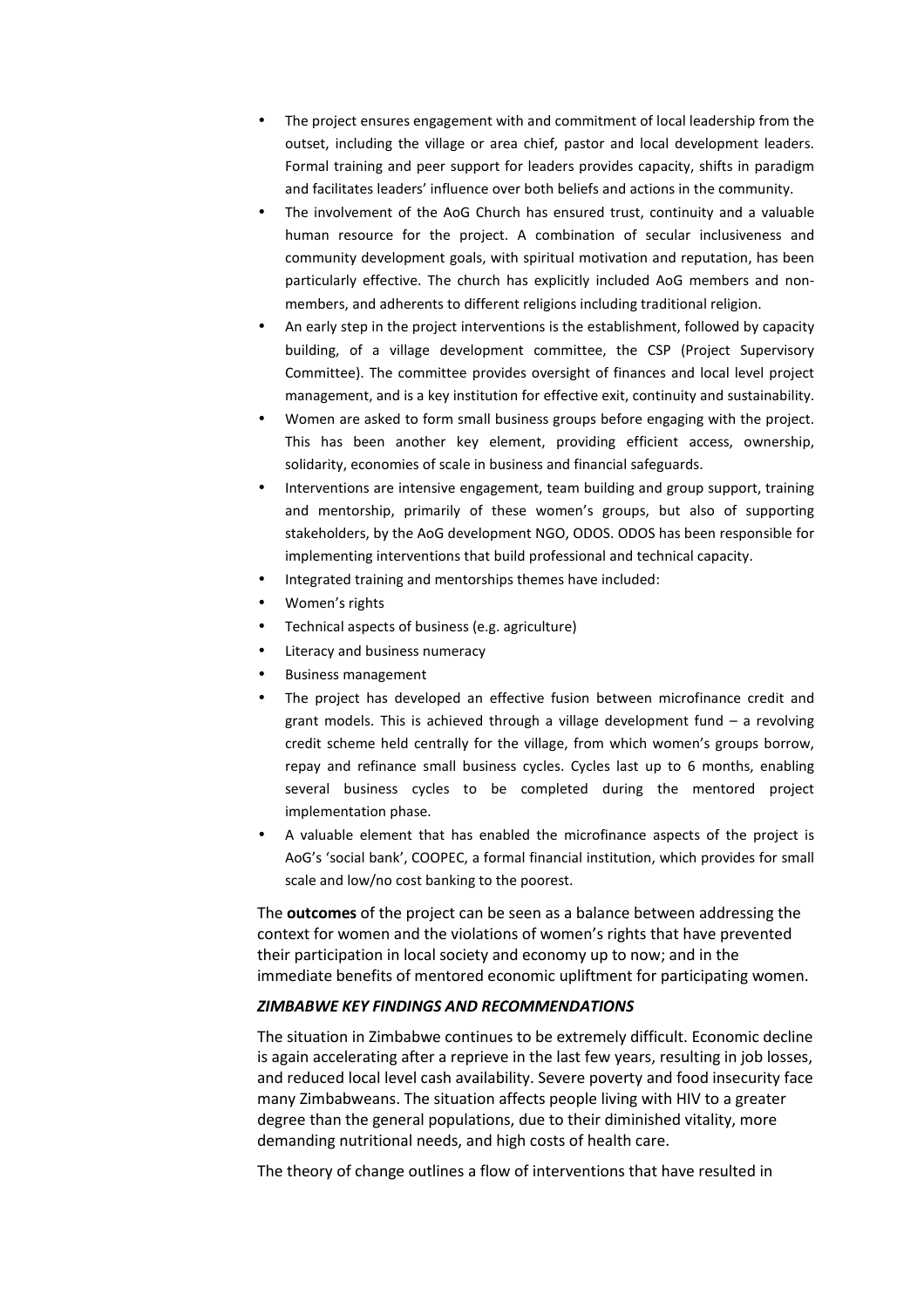socio-economic development for participants and their communities:

- A critical first step in the process was the careful identification of people who were most in need, affected or infected by HIV, and facing destitution. Since the project aimed to support a few needy families in as many villages as possible, it could not be widely accessible to whole communities.
- HIV support groups were carried over from the previous phase. Selected participants in the income-generating phase were asked to continue to work in groups.
- These groups were trained and mentored in business planning, and basic business and cash flow. Training focused specifically on business, and less on social drivers of poverty and gender inequity. (Most Zimbabweans are reasonably educated, and literacy and numeracy skills are fair. Gender inequity is also subtle in Zimbabwe. Respondents themselves considered women to be reasonably emancipated, although this is not supported by statistics, opportunities or observation. Overt oppression of women is not, however, a major theme in Zimbabwe.)
- Once business plans had been prepared, the groups received appropriate start-up inputs. These took various forms; fencing, toilets at garden sites, equipment, seed, livestock or poultry, and animal care equipment.
- Groups continued to be mentored, but were relatively autonomous in the decisions they took around growing the business, changing business choices where one idea failed, reinvesting, or cashing out parts of the investments. A wide range of experiences was reported. All had some positive benefit to participants; many with high levels of success and innovation, some showing less proactive business initiative.
- As a further step, groups were trained on management of savings and lending schemes. Savings and lending were already established in Zimbabwean as part of cash flow and local financial coping mechanisms. Further technical insights into savings and lending encouraged groups to either start or enhance internal financing schemes.

The outcomes of the project have been profound in the lives of many. The project has been seen as successful enough to warrant commissioning of a short documentary DVD, which highlights the impacts on participants' lives.

Recommendations • Build community level institutions

- Encourage groups and social mobilisation
- Include explicit strategies to reach the poorest or most needy
- Holistic engagement, integrating various household and personal needs
- Training style based on adult education, using action learning and business coaching
- Money management, interest-free micro-finance and start-up capital These are effective boosts in poor areas, and socio-economic progress cannot be expected without some form of capital injection. Interest-bearing credit and cycles of indebtedness should not be part of any project intervention.
- Insurance, risk and poverty  $-$  Risk aversion is to be expected in severely poor communities, where basic survival is not assured from meal to meal. Businesses carry risks. A PMU model, developed in close consultation with practitioners, which reduces or removes risk may greatly stimulate business, and would be a cutting-edge practice in this challenging aspect of local economic development.